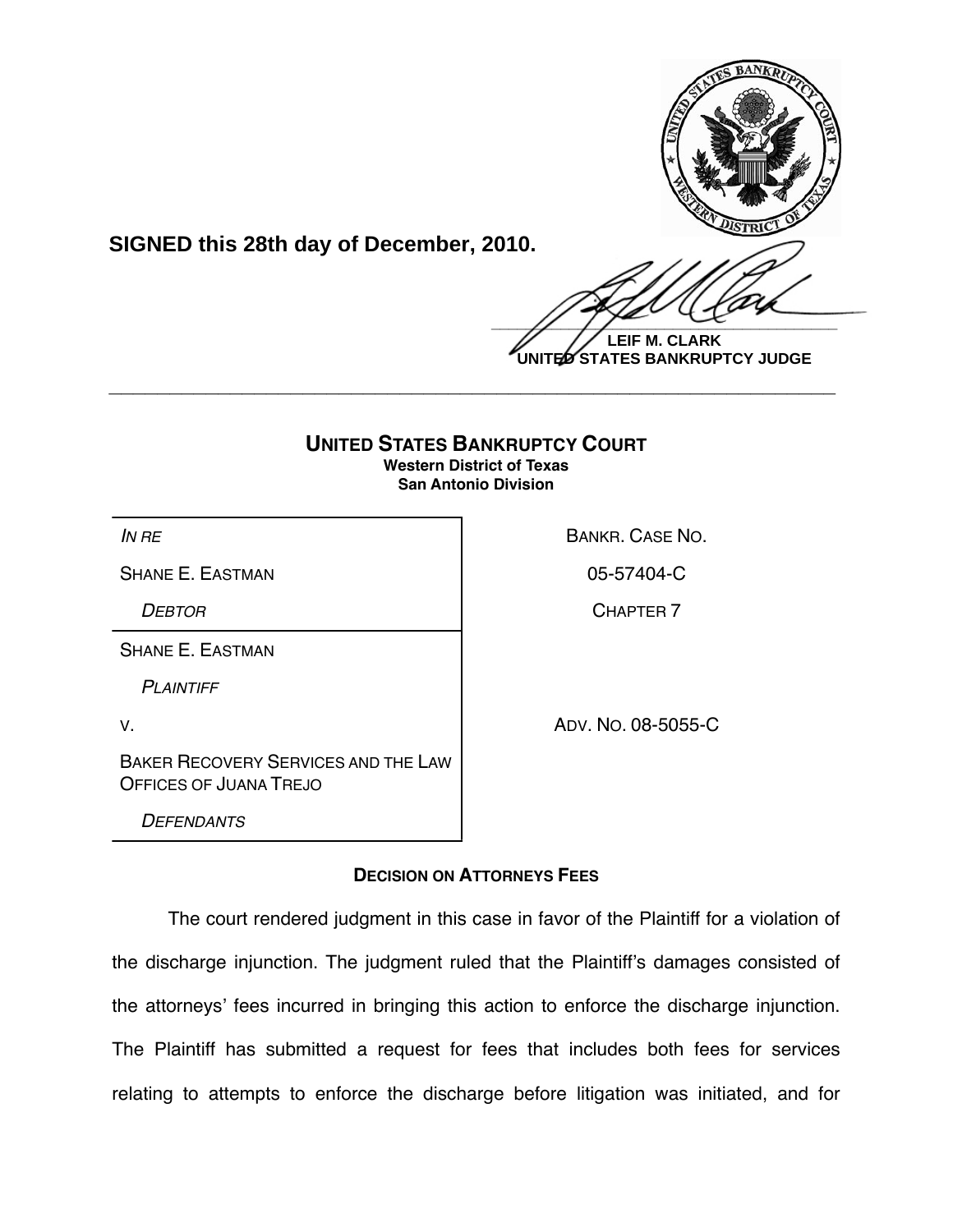services relating to the prosecution of this adversary proceeding. Defendants claim that, if attorneys fees are the only damages, then no attorneys fees can be awarded because to do so would be in derogation of the American Rule (which states, in essence, that parties are expected to pay their own attorneys fees in litigation). Even if fees can be awarded, Defendants claim that the award should be limited to the amount of fees incurred up to the point when Defendant Baker Recovery Services withdrew the offending judgment. If so, and the amount of fees incurred to that point are less than the amount offered by the Defendants in their offer in compromise prior to trial, then Plaintiff is required to pay the Defendants' attorneys fees, pursuant to Rule 68 of the Federal Rules of Civil Procedure, which was filed a few months before trial, but after the Defendants had submitted a motion to dismiss under Rule 12(b)(6) and a motion for summary judgment (both of which required rulings by the court). Defendants finally contend that the request for attorneys fees is really a covert request for punitive damages, because the amount of fees requested is over \$30,000.

#### **Analysis**

The Plaintiff furnished time records detailing the services performed by the two attorneys retained, Robert Eichelbaum and Alex Katzman. Eichelbaum is a consumer bankruptcy lawyer with more than 10 years of experience. Katzman is a litigation specialist with over 15 years of experience. Each charged \$300 an hour for their services. Counsel for the Defendants claims that rate is excessive, given that his own rate is only \$400 an hour, and he has both a national reputation and national experience. The court finds that \$300 is a reasonable rate for the nature of the services rendered by attorneys of this level of skill and experience, based on the court's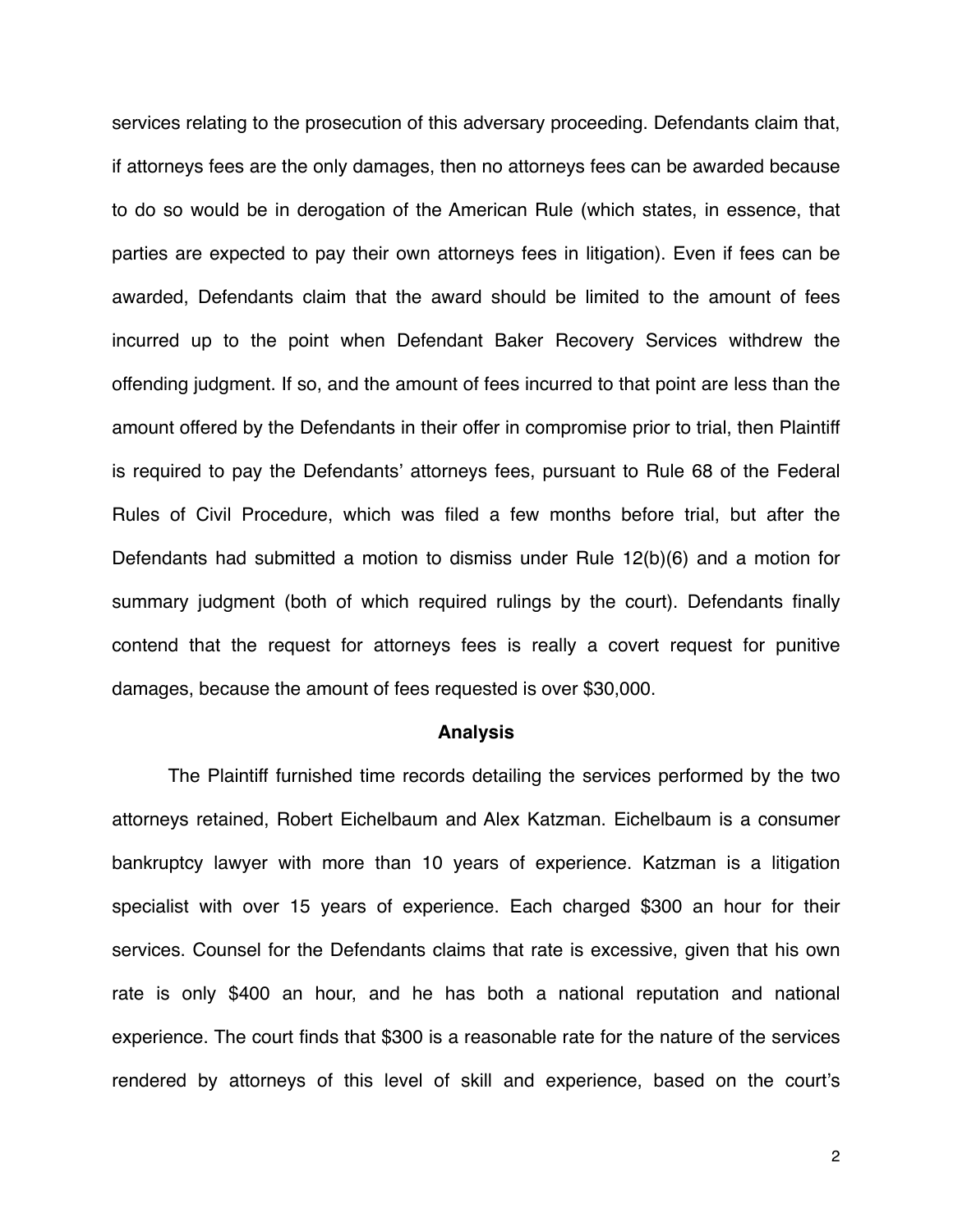familiarity with fees charged by attorneys of similar skill and experience for services of this sort. Counsel for the Defendant is, frankly, charging less per hour than he could for the experience, skill, and national reputation that he enjoys. Thus, his hourly rate says little about whether the rate charged by the Plaintiff's lawyers is reasonable.

The services rendered were also reasonable. The fee detail reflects that counsel were efficient in the use of their time, and spent the amount of time that was needed to prepare for a trial in a matter that was hotly contested by the Defendants, against a firm whose lawyers are some of the best in the city. In addition, Eichelbaum was faced early on with a difficult opponent -- a creditor who insisted that it was free to pursue its course of conduct, and who even attempted to use its judgment to extract a payment *after* the Defendant knew that the Plaintiff had gone through bankruptcy and had a discharge in hand. His efforts in the face of that opposition were reasonable and necessary. Finally, it was reasonable for the Plaintiff to initiate this litigation even though the Defendants finally ceased their overt violations of the discharge injunction because the Defendants refused to reimburse the damages that Plaintiff legitimately believed he had suffered[.1](#page-2-0) As is discussed later in this decision, a private party for whose benefit an injunction is entered is entitled not only to such orders as may be necessary to prevent further violations of the injunction, but also to the recovery of such damages as resulted from the defendant's violation of the injunction. It was thus legitimate for the Plaintiff to bring this lawsuit, in order to recover those damages.

<span id="page-2-0"></span><sup>1</sup> It is a mistake to apply *ex post* analysis to the necessary *ex ante* judgment of counsel to bring this action on behalf of the Plaintiff. Counsel does not have a crystal ball, after all. They cannot predict with any certainty how their evidence will ultimately play out at trial. Prior to trial, the information they had in hand was sufficient to justify bringing this action to recover damages they legitimately believed were recoverable.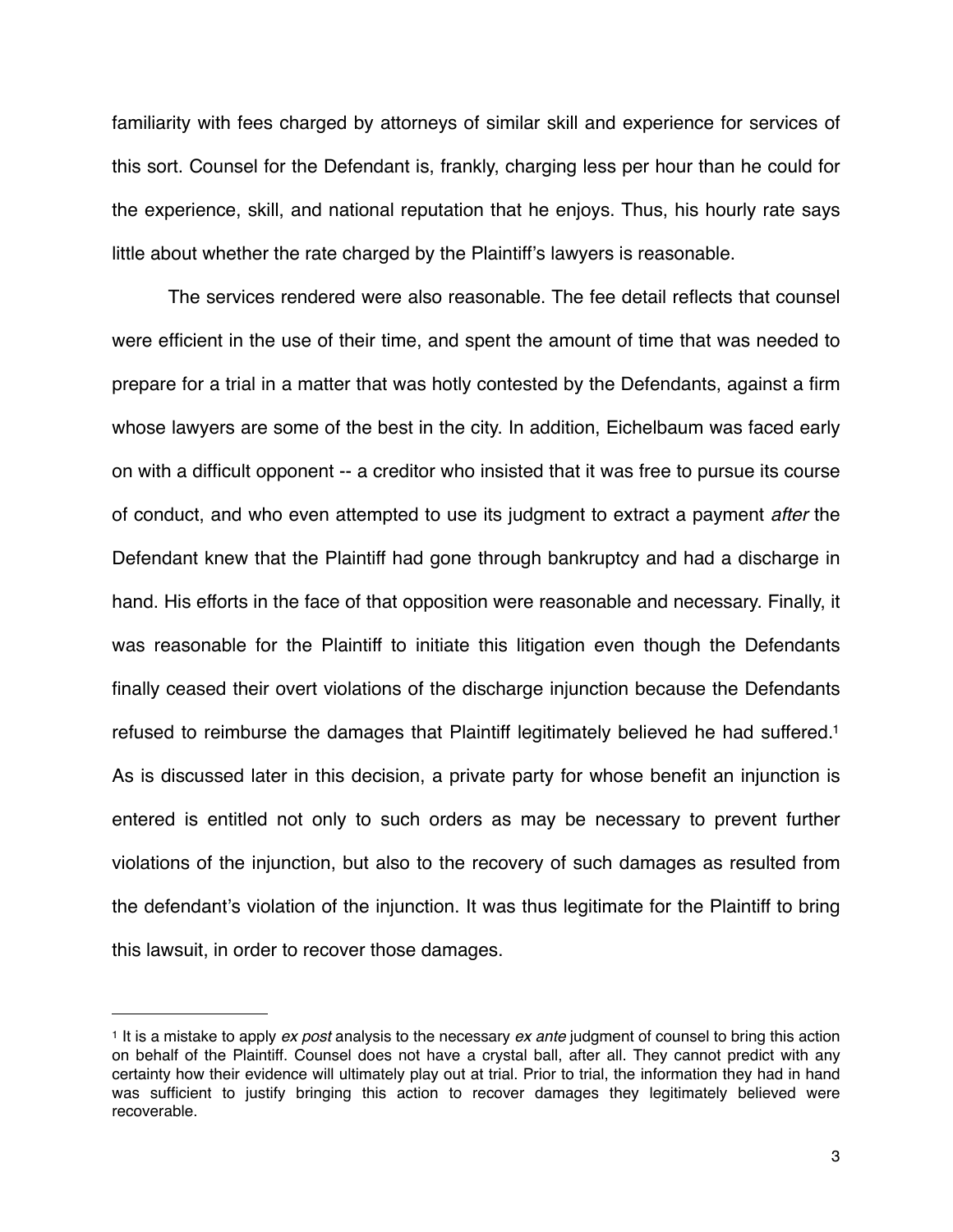The issues remaining, then, are those framed by the Defendants: (1) may a plaintiff who prevails in a discharge enforcement action recovery attorneys' fees where the attorneys' fees are the only damages suffered; (2) if so, are the compensable fees limited to those fees incurred up to the point that the offending conduct ceased; and (3) if the fees incurred are less than the offer in compromise, must the Plaintiff then pay the Defendants' attorneys' fees.

*1. May a plaintiff in a discharge enforcement action recover attorneys*' *fees if the only damages suffered as a result of the discharge violation are attorneys*' *fees?*

Attorneys' fees may be recovered by prevailing plaintiffs in actions to enforce the discharge injunction. *See In re Mayer*, 254 B.R. 396, 398 (Bankr. N.D.Ohio 2000); *see also In re Summers*, 213 B.R. 825, 829 (Bankr. N.D. Ohio 1996). A district court ruled that enforcement of the discharge injunction is in the nature of an award for civil contempt, and that such awards typically consist of both compensation for any actual damages sustained, plus the reasonable expenses incurred in presenting the contempt to the court. *See In re Braun*, 152 B.R. 466, 474 (N.D.Ohio 1993) (citing authorities from the Fifth and Sixth Circuits). The Fifth Circuit has observed that

As courts have frequently stated, the purposes of a civil contempt proceeding are two-fold: to compensate the prevailing party for losses or damages caused by the other's noncompliance and to coerce the derelict party into compliance with the original injunction. *[McComb v. Jacksonville](http://web2.westlaw.com/find/default.wl?referencepositiontype=S&serialnum=1949117743&referenceposition=499&rp=%2ffind%2fdefault.wl&sv=Split&rs=WLW10.10&db=708&tf=-1&findtype=Y&fn=_top&mt=Westlaw&vr=2.0&pbc=12030370&tc=-1&ordoc=1979114605) Paper Co*[., 1949, 336 U.S. 187, 191, 69 S.Ct. 497, 499, 93 L.Ed. 599, 604;](http://web2.westlaw.com/find/default.wl?referencepositiontype=S&serialnum=1949117743&referenceposition=499&rp=%2ffind%2fdefault.wl&sv=Split&rs=WLW10.10&db=708&tf=-1&findtype=Y&fn=_top&mt=Westlaw&vr=2.0&pbc=12030370&tc=-1&ordoc=1979114605) *[United States v. United Mine Workers](http://web2.westlaw.com/find/default.wl?referencepositiontype=S&serialnum=1947117424&referenceposition=701&rp=%2ffind%2fdefault.wl&sv=Split&rs=WLW10.10&db=708&tf=-1&findtype=Y&fn=_top&mt=Westlaw&vr=2.0&pbc=12030370&tc=-1&ordoc=1979114605)*, 330 U.S. at 304-05, 67 S.Ct. at [701-702, 91 L.Ed. at 918-19;](http://web2.westlaw.com/find/default.wl?referencepositiontype=S&serialnum=1947117424&referenceposition=701&rp=%2ffind%2fdefault.wl&sv=Split&rs=WLW10.10&db=708&tf=-1&findtype=Y&fn=_top&mt=Westlaw&vr=2.0&pbc=12030370&tc=-1&ordoc=1979114605) *[Southern Railway Co. v. Lanham](http://web2.westlaw.com/find/default.wl?referencepositiontype=S&serialnum=1968119635&referenceposition=124&rp=%2ffind%2fdefault.wl&sv=Split&rs=WLW10.10&db=350&tf=-1&findtype=Y&fn=_top&mt=Westlaw&vr=2.0&pbc=12030370&tc=-1&ordoc=1979114605)*, 5 Cir., [1968, 403 F.2d 119, 124](http://web2.westlaw.com/find/default.wl?referencepositiontype=S&serialnum=1968119635&referenceposition=124&rp=%2ffind%2fdefault.wl&sv=Split&rs=WLW10.10&db=350&tf=-1&findtype=Y&fn=_top&mt=Westlaw&vr=2.0&pbc=12030370&tc=-1&ordoc=1979114605) ("Civil contempt is ʻwholly remedial' serves only the purpose of a party litigant, and is intended to coerce compliance with an order of the court or to compensate for losses or damages caused by noncompliance.").

*Northside Realty Assoc., Inc. v. United States*, 605 F.2d 1348, 1356 (5th Cir. 1979).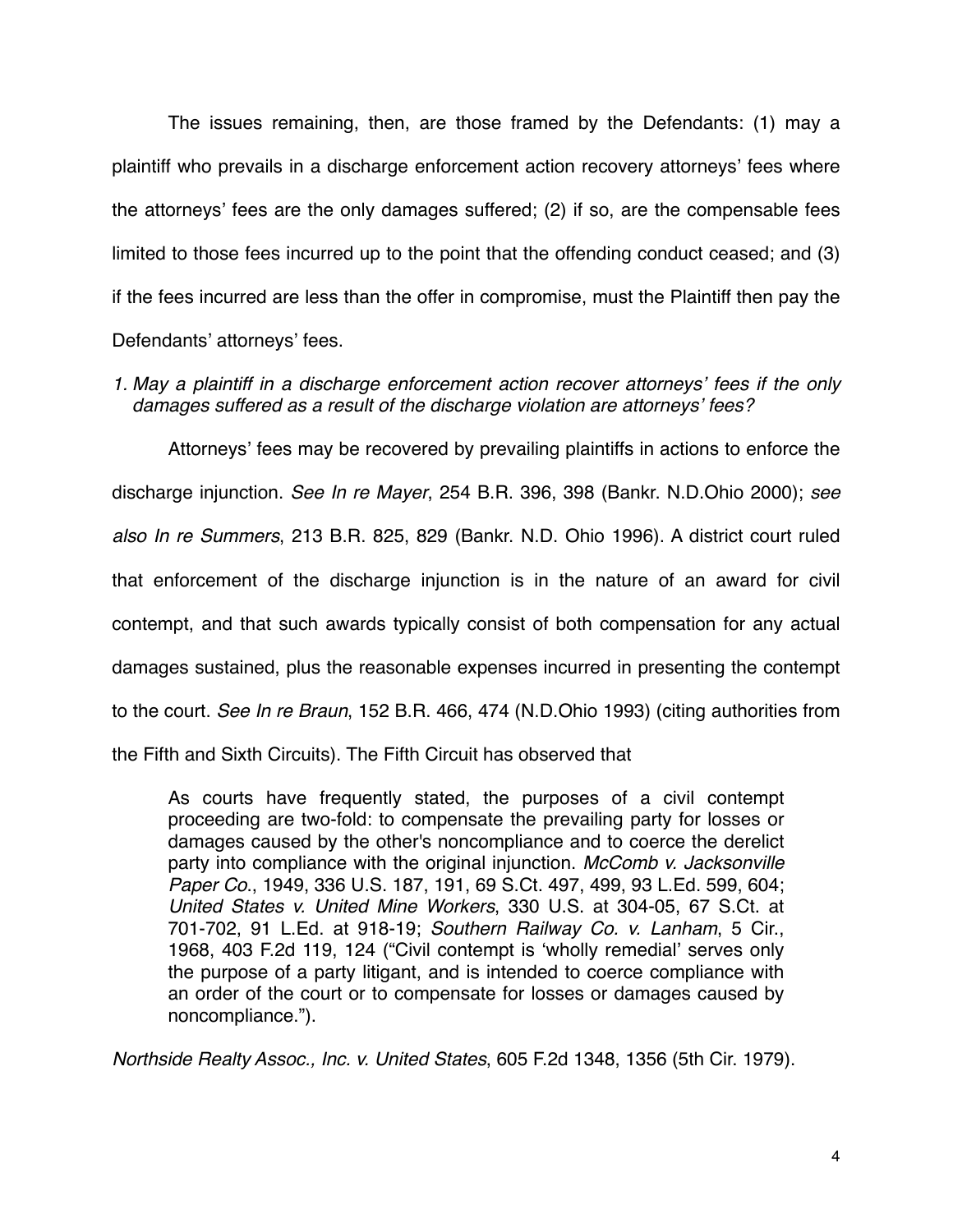The question remains whether attorneys' fees may be awarded when the only actual damages suffered were attorneys fees incurred to enforce the injunction. In *In re Cherry*, 247 B.R. 176 (Bankr. E.D.Va. 2000), the court ordered recovery of attorneys' fees for a discharge violation. There were no other damages assessed. The court ruled that the attorneys' fees incurred to remedy the discharge violation were themselves the damages suffered as a result of the violation. Said the court:

Cherry's undisputed testimony is that he has incurred \$6,000.00 in attorney's fees in the defense of the State Court proceeding and in the course of the instant proceeding for contempt. Cherry proffered no other evidence of compensable harm. An award of the attorney's fees Cherry incurred, both in the defense of the Motion for Judgment and in the prosecution of the instant contempt proceeding, is merely to compensate Cherry for the actual damages Arendall's contempt of the discharge order incurred.

*See id.*, at 189 & n. 22.

The *Cherry* ruling is appropriate. It is not uncommon that the *primary* (if not the only) damage incurred by a debtor for the violation of the discharge injunction are the attorneys' fees necessarily incurred in order to enforce that very injunction. The whole point of the discharge is to spare the debtor from having to fend off the sort of collection actions that were taken in this case. The damage suffered by the debtor here was that he was only able to enjoy the benefit of the discharge by hiring a lawyer to make the Defendants here stop their collection actions. Only by taking that step was the Plaintiff here able to stop the Defendants from continuing their contumacious conduct, their violation of the injunction that the discharge represents. It defies logic to suggest that a Plaintiff be required to incur a cost in order to enjoy the benefits of an injunction designed for his benefit, then be denied the right to be reimbursed for those costs simply because that cost happens to be attorneys' fees. The *Cherry* court correctly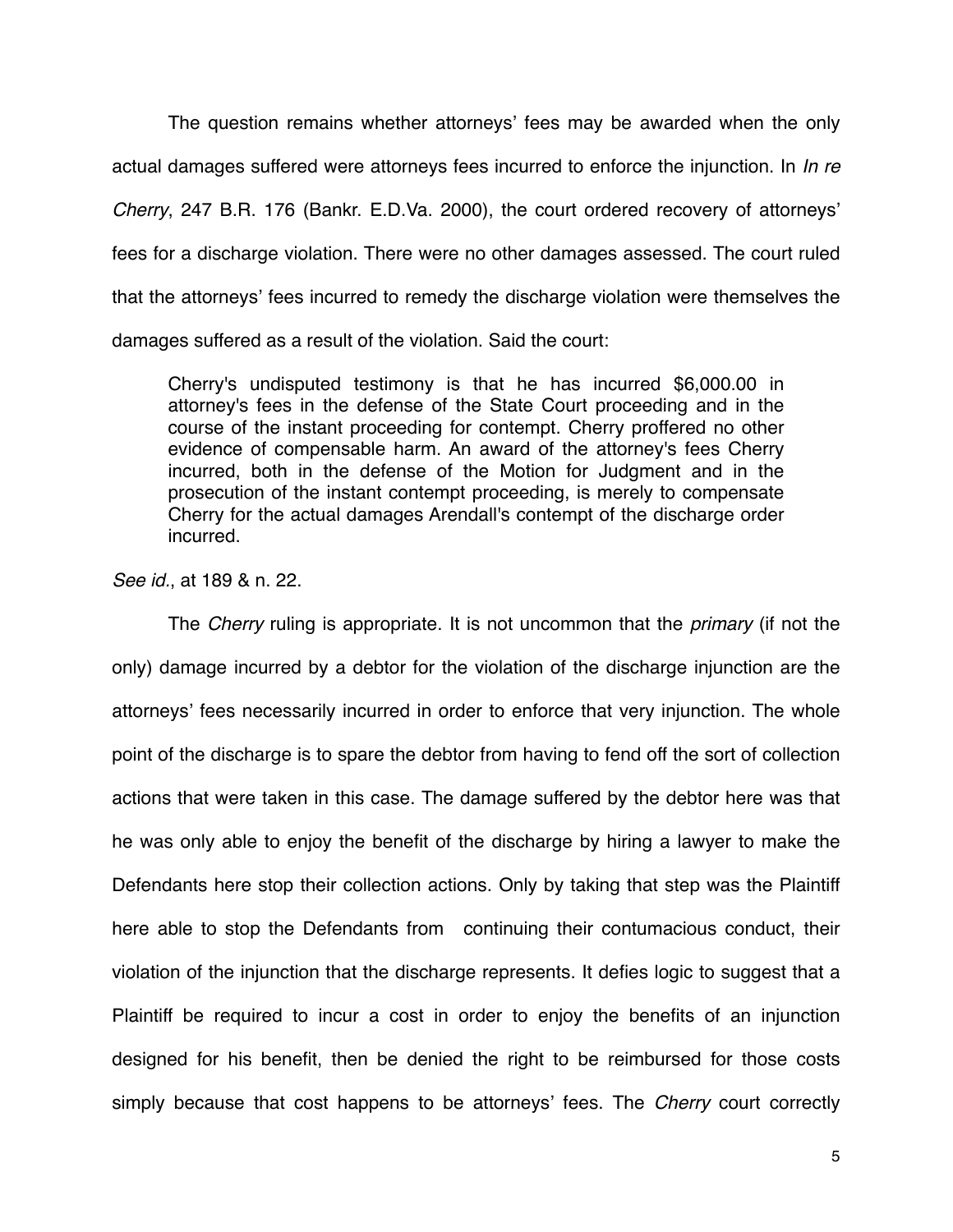recognized attorneys' fees necessarily incurred in order to enforce the injunction as a species of actual damages resulting from the defendant's violation of the injunction. The attorneys' fees incurred by the Plaintiff in this case in order to get the Defendants to cease violating the discharge injunction are actual damages suffered by the Plaintiff, and so are properly compensable under the numerous authorities that authorize the recovery of damages suffered as a result of the violation of an injunction. *See Northside* 

*Realty, supra* (and cases cited therein).

*2. May a plaintiff in discharge litigation recover attorneys*' *fees for prosecuting an action under section 524 when the actual wrongful conduct has ceased*.

The authorities also authorize the recovery of reasonable expenses incurred in order to enforce an injunction by civil contempt.

"Ordinarily, of course, the civil contempt fine ʻmust not exceed the actual loss to the complainant caused by respondent's violation of the decree in the main cause *plus complainant's reasonable expenses in the proceedings necessitated in presenting the contempt for the judgment of the court*.' " [Clark v. Boynton, 362 F.2d at 998,](http://web2.westlaw.com/find/default.wl?tf=-1&rs=WLW10.10&referencepositiontype=S&serialnum=1966100979&fn=_top%2c_top&sv=Split&referenceposition=998&pbc=61F2D8AC&tc=-1&ordoc=1979114605&findtype=Y&db=350&vr=2.0&rp=%2ffind%2fdefault.wl&mt=Westlaw) Quoting [Parker v. United](http://web2.westlaw.com/find/default.wl?tf=-1&rs=WLW10.10&referencepositiontype=S&serialnum=1946114652&fn=_top%2c_top&sv=Split&referenceposition=71&pbc=61F2D8AC&tc=-1&ordoc=1979114605&findtype=Y&db=350&vr=2.0&rp=%2ffind%2fdefault.wl&mt=Westlaw) [States, 1 Cir., 1946, 153 F.2d 66, 71.](http://web2.westlaw.com/find/default.wl?tf=-1&rs=WLW10.10&referencepositiontype=S&serialnum=1946114652&fn=_top%2c_top&sv=Split&referenceposition=71&pbc=61F2D8AC&tc=-1&ordoc=1979114605&findtype=Y&db=350&vr=2.0&rp=%2ffind%2fdefault.wl&mt=Westlaw)

*Northside Realty Assoc., Inc. v. United States*, 605 F.2d 1348, 1356 (5th Cir. 1979)

(emphasis added). The Plaintiff brought this lawsuit after the Defendants had withdrawn the offending judgment. The evidence does not show that the Defendants offered to pay the Plaintiff's attorneys' fees incurred up to that point in time. Thus, if the Plaintiff was to recover his damages incurred (namely, the attorneys' fees incurred in getting the Defendants to comply with the discharge injunction), it was necessary to bring a lawsuit to recover those damages. What is more, the Plaintiff reasonably believed himself entitled to other damages as well, meaning the lawsuit was justifiably brought. The expense of bringing the litigation was thus reasonable and necessarily incurred.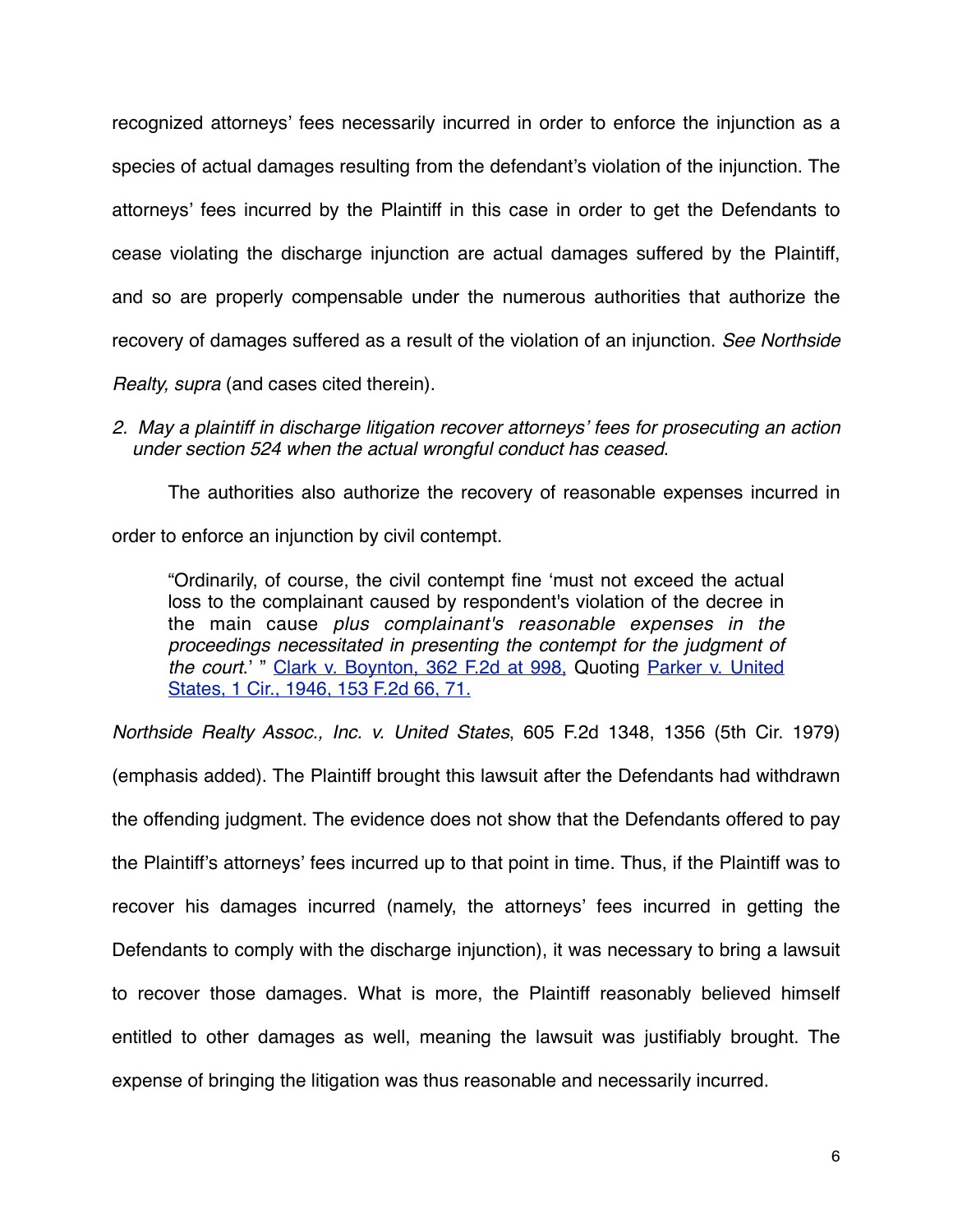Additional attorneys' fees incurred once the contemptuous conduct has ceased can only occur as a result of preparing and bringing an action under section 524, in order to recover damages resulting from the contemptuous conduct. As already noted, an action for civil contempt is properly brought both to enforce the injunction and to recover damages for any actual harm suffered as a result of the contumacious conduct. *See Northside Realty, supra.* So long as the action is legitimately brought, it is proper that the Plaintiff recover reasonable costs incurred to bring the action, even if the actual damages awarded are less, or are premised on different facts than those originally asserted. After all, the Plaintiff cannot predict whether all his damage claims will in fact be sustained. As explained in a decision by the Eleventh Circuit:

We believe that the district court's judgment of contempt and the accompanying sanction served a valid compensatory purpose. Western's argument that Sizzler's expenses were not incurred "because of" the violations, while ingenious, cuts so broadly that accepting it would require us to ignore both binding precedent and common sense. Under Western's theory, no expenses incurred by the moving party in an effort to enforce compliance by the party's opponent could ever be reimbursed in a contempt action. Attorney fees, for instance, could not be awarded to a prevailing movant. It would not be precisely accurate to say that the fees were incurred "because of" the contemnor's contemptuous conduct, since the attorney would have put in the time even if the court had found no contempt. Under our precedents, however, an award of attorney fees to the injured party in a civil contempt case is within the district court's discretion. *See, e.g*., *[Northside Realty Associates v. United States](http://web2.westlaw.com/find/default.wl?tf=-1&rs=WLW10.10&referencepositiontype=S&serialnum=1979114605&fn=_top%2c_top&sv=Split&referenceposition=1356&pbc=CDA4B434&tc=-1&ordoc=1986135164&findtype=Y&db=350&vr=2.0&rp=%2ffind%2fdefault.wl&mt=Westlaw)*, 605 F. [2d 1348, 1356 n. 23 \(5th Cir.1979\).](http://web2.westlaw.com/find/default.wl?tf=-1&rs=WLW10.10&referencepositiontype=S&serialnum=1979114605&fn=_top%2c_top&sv=Split&referenceposition=1356&pbc=CDA4B434&tc=-1&ordoc=1986135164&findtype=Y&db=350&vr=2.0&rp=%2ffind%2fdefault.wl&mt=Westlaw) Indeed, reimbursement to a prevailing movant may include "expenses reasonably and necessarily incurred in the attempt to enforce compliance." *Rickard*[, 735 F.2d at 458](http://web2.westlaw.com/find/default.wl?tf=-1&rs=WLW10.10&referencepositiontype=S&serialnum=1984129086&fn=_top%2c_top&sv=Split&referenceposition=458&pbc=CDA4B434&tc=-1&ordoc=1986135164&findtype=Y&db=350&vr=2.0&rp=%2ffind%2fdefault.wl&mt=Westlaw) (quoting *Banner*[, 529 F.2d at 827\).](http://web2.westlaw.com/find/default.wl?tf=-1&rs=WLW10.10&referencepositiontype=S&serialnum=1976145115&fn=_top%2c_top&sv=Split&referenceposition=827&pbc=CDA4B434&tc=-1&ordoc=1986135164&findtype=Y&db=350&vr=2.0&rp=%2ffind%2fdefault.wl&mt=Westlaw) This rule is sensible as well as binding. It provides parties with an added incentive to monitor and enforce an opponent's compliance with a court order by allowing them to recover their expenses in exposing noncompliance. Yet by conditioning reimbursement on enforcement success, it discourages parties from wasting resources on scavenging for nonexistent violations.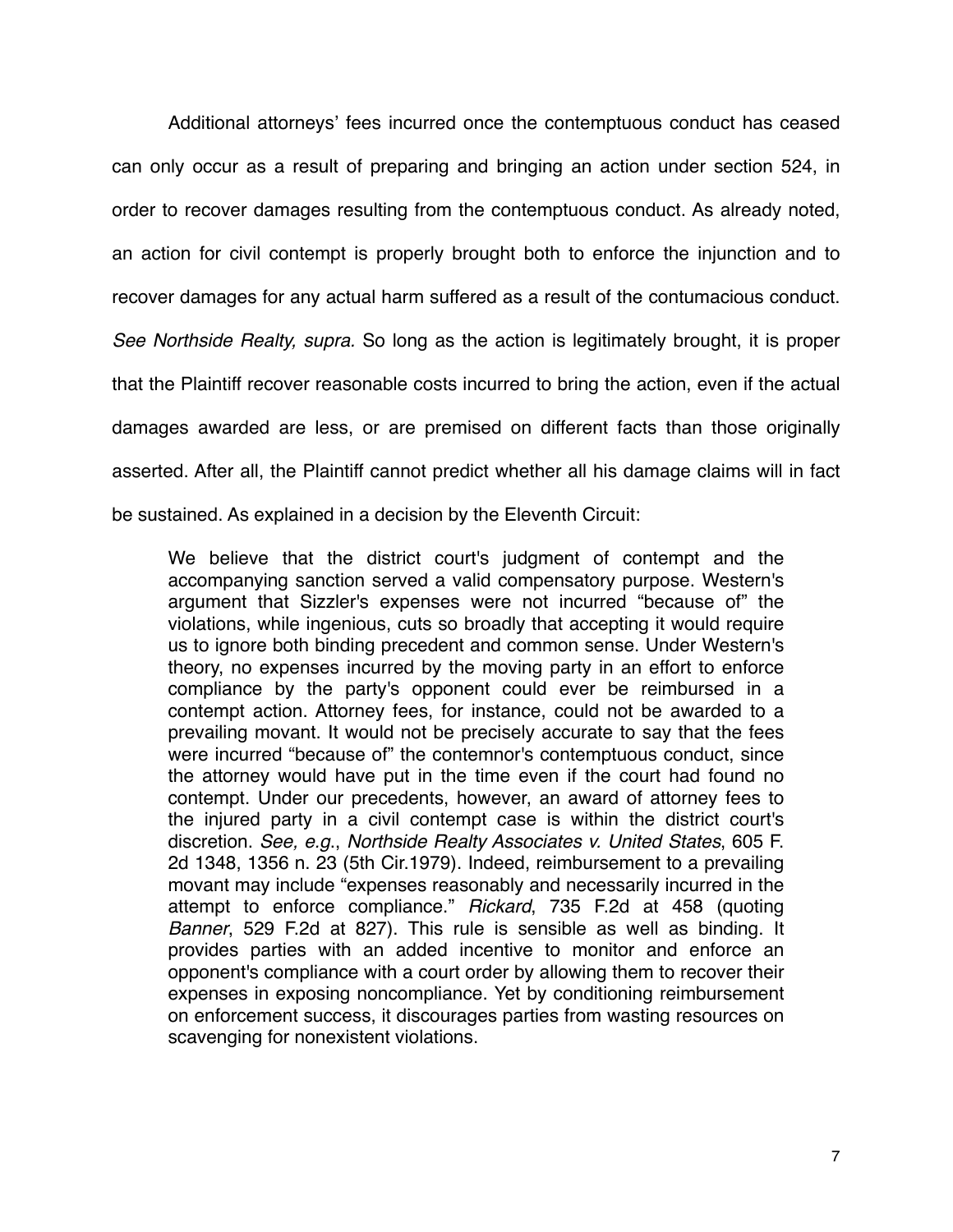*Sizzler Family Steakhouses v. Western Sizzlin Steak Houses, Inc.*, 793 F.2d 1529,

1534-35 (11th Cir. 1986). The fees incurred by the Plaintiff in prosecuting this action are

thus also compensable.

### *3. What is the effect of the offer to compromise on the award of fees to the Plaintiff and a possible award to Defendants?*

Rule 68 of the Federal Rules of Civil Procedure provides as follows:

(a) Making an Offer; Judgment on an Accepted Offer. At least 14 days before the date set for trial, a party defending against a claim may serve on an opposing party an offer to allow judgment on specified terms, with the costs then accrued. If, within 14 days after being served, the opposing party serves written notice accepting the offer, either party may then file the offer and notice of acceptance, plus proof of service. The clerk must then enter judgment.

(b) Unaccepted Offer. An unaccepted offer is considered withdrawn, but it does not preclude a later offer. Evidence of an unaccepted offer is not admissible except in a proceeding to determine costs.

(c) Offer After Liability is Determined. When one party's liability to another has been determined but the extent of liability remains to be determined by further proceedings, the party held liable may make an offer of judgment. It must be served within a reasonable time--but at least 14 days--before the date set for a hearing to determine the extent of liability.

(d) Paying Costs After an Unaccepted Offer. If the judgment that the offeree finally obtains is not more favorable than the unaccepted offer, the offeree must pay the costs incurred after the offer was made.

FED.R.CIV.P. 68. The rule thus provides that the plaintiff must pay a defendant's fees if

the judgment rendered fails to exceed the amount of the offer in compromise. In this

case, the judgment consists of (a) the actual damages suffered, consisting of attorneys'

fees incurred by the Plaintiff in order to enforce the discharge injunction and (b) the

reasonable expenses incurred by the Plaintiff in recovering those actual damages,

consisting of attorneys' fees incurred in prosecuting the litigation in order to obtain that

recovery. *Northside Realty Assoc., Inc. v. United States*, 605 F.2d 1348, 1356 (5th Cir.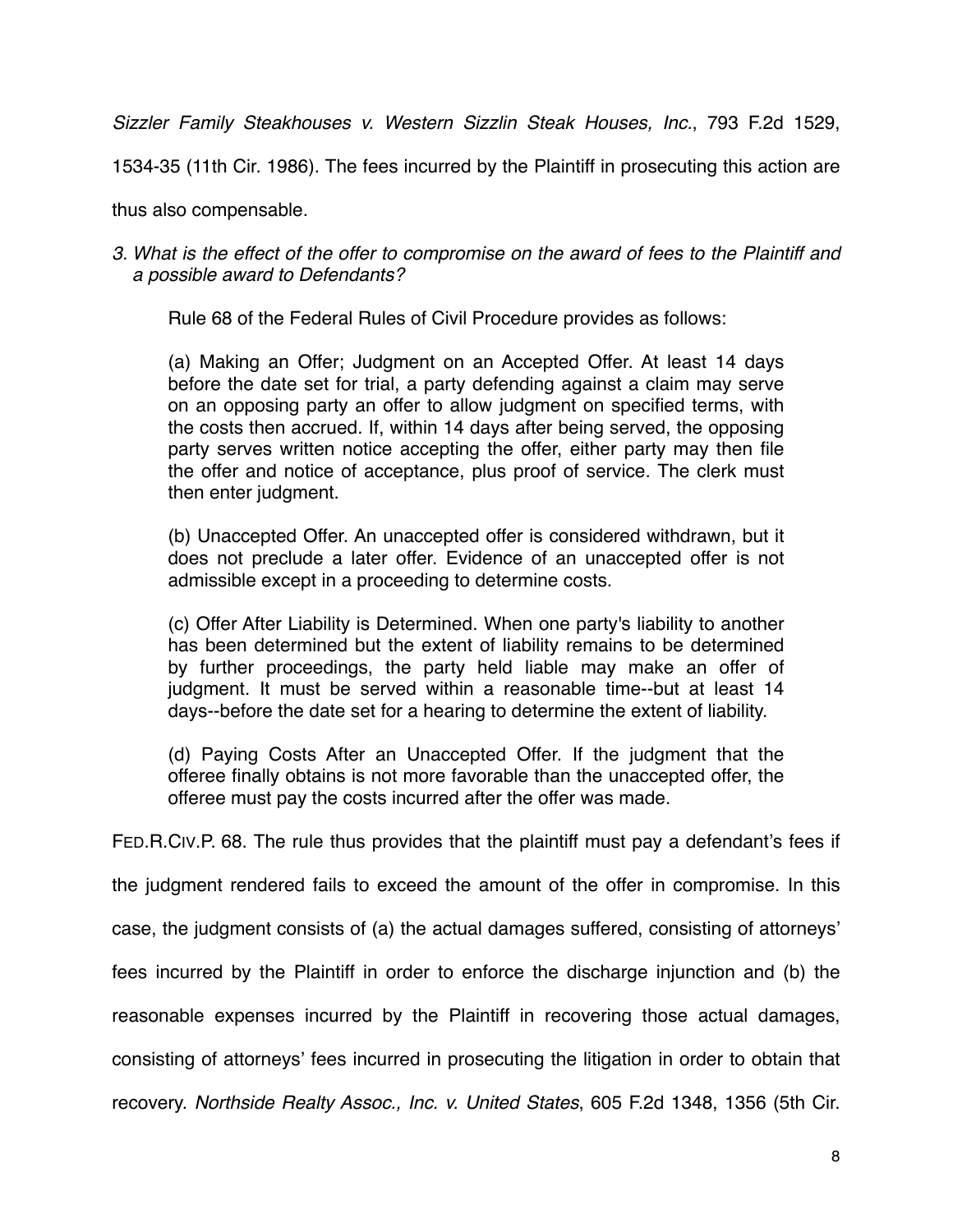1979). Thus, "costs" in the context of the rule includes the reasonable attorneys' fees incurred by the plaintiff in enforcing a civil contempt action, per settled case law. "[T]he judgment finally obtained must include not only the verdict of the jury but also the costs actually awarded by the court for the period that preceded the offer." *[Marryshow v.](http://web2.westlaw.com/find/default.wl?referencepositiontype=S&serialnum=1993042549&referenceposition=692&rp=%2ffind%2fdefault.wl&sv=Split&rs=WLW10.10&db=350&tf=-1&findtype=Y&fn=_top&mt=Westlaw&vr=2.0&pbc=E2F2AE86&tc=-1&ordoc=2016670212) Flynn,* [986 F.2d 689, 692 \(4th Cir.1993\)](http://web2.westlaw.com/find/default.wl?referencepositiontype=S&serialnum=1993042549&referenceposition=692&rp=%2ffind%2fdefault.wl&sv=Split&rs=WLW10.10&db=350&tf=-1&findtype=Y&fn=_top&mt=Westlaw&vr=2.0&pbc=E2F2AE86&tc=-1&ordoc=2016670212)*.*

The offer in this case was made well after the Plaintiff had incurred reasonable fees for the preparation of the complaint, preparing a response to a motion to dismiss, and preparing a response to a motion for summary judgment. In addition, discovery had already taken place. The offer made was for \$5,000, and was filed of record on February 27, 2009. By that point, the Plaintiff had already incurred \$3,900 in fees by Alex Katzman (litigation counsel), and \$4,150 in fees by Rob Eichelbaum (bankruptcy counsel) by February 27, 2009. Over \$9,000 in fees were incurred by Mr. Eichelbaum from late 2007 through the end of 2008. \$3,000 in fees was incurred just to convince the Defendants to withdraw the offending judgment -- and that only after the Defendants tried to use that judgment to extract a payment from the Plaintiff. Thus, the judgment, including the costs incurred to that point in time exceeded the offer in compromise. The Defendants are not entitled to recover their costs from Plaintiff under Rule 68(d).

#### **Conclusion**

For the reasons stated, the court concludes that the fees requested by the Plaintiff are reasonable, that attorneys' fees are themselves a legitimate kind of actual damages resulting from a violation of the discharge injunction, and that, in an action to recover those fees, the additional fees incurred are also compensable as reasonable expenses associated with recovering those actual damages, and that the amount of the

9